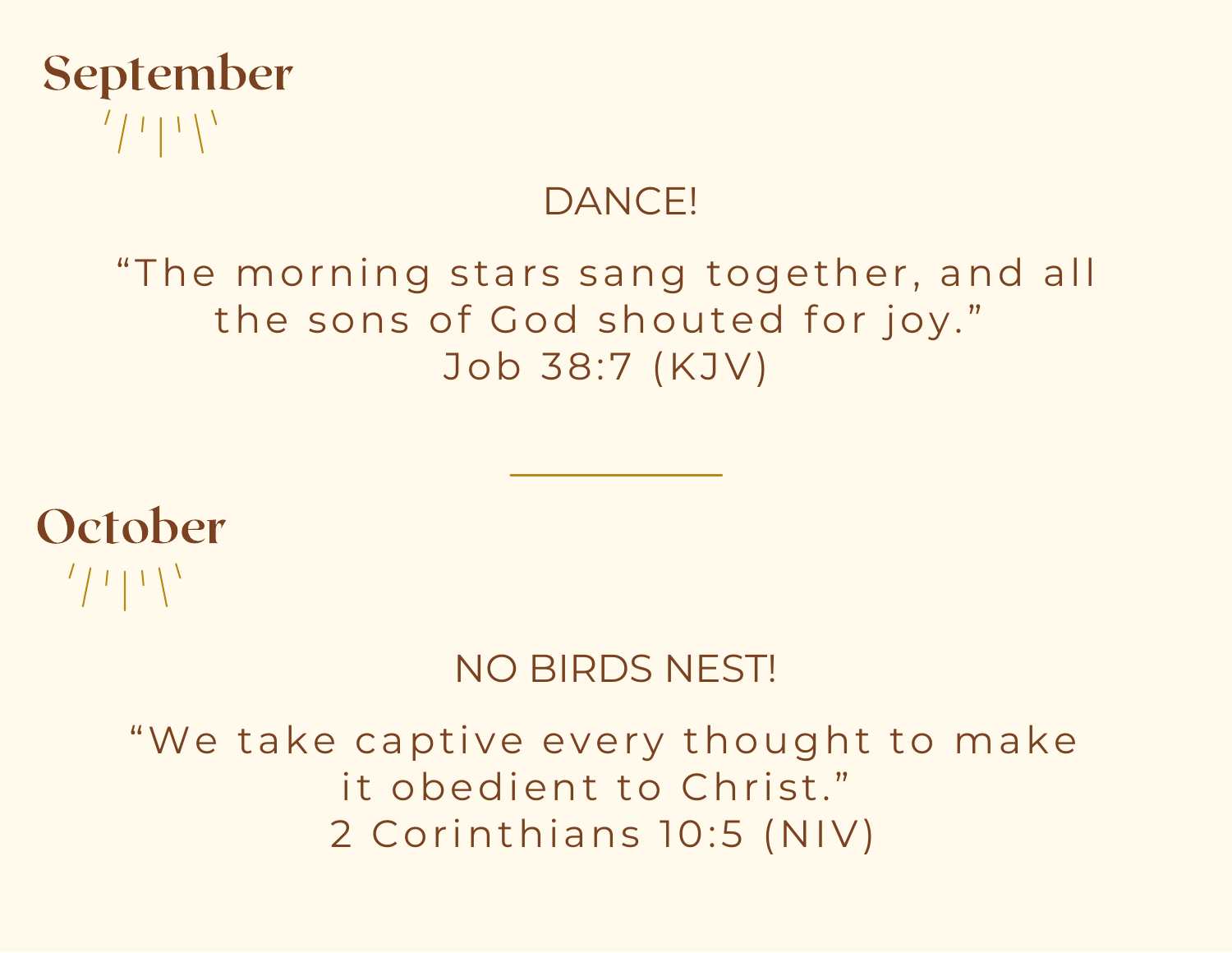## November  $\frac{1}{2}$   $\frac{1}{2}$   $\frac{1}{2}$   $\frac{1}{2}$

### ARE WE TROUBLING GOD?

#### "Then you will call, and the Lord will answer; you will cry for help, and he will say, 'Here I am. '" Isaiah 58:9 (NIV)



#### HOPE!

"The God of hope fill you with all joy and peace as you trust him, so that you may overflow with hope..." Romans 15:13 (NIV)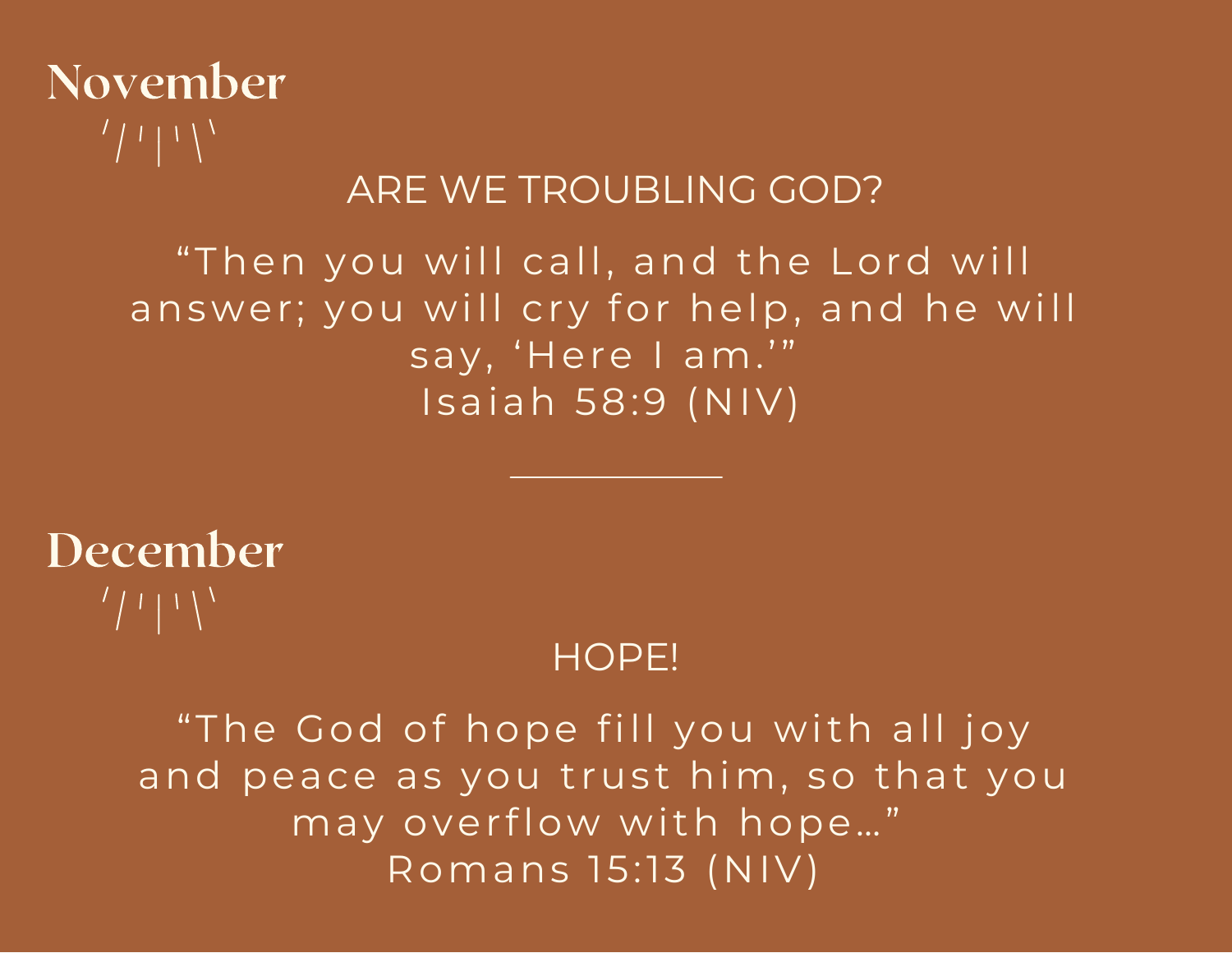

## TALK TO YOURSELF!

### "Why am I discouraged? Why is my heart so sad? I will put my hope in God!" Psalm 42:11 (NLT)

February  $\frac{1}{2}$   $\frac{1}{2}$   $\frac{1}{2}$ 

## LOVE!

"For God loved the wor ld so much that he gave his one and only son." John 3:16 (NLT)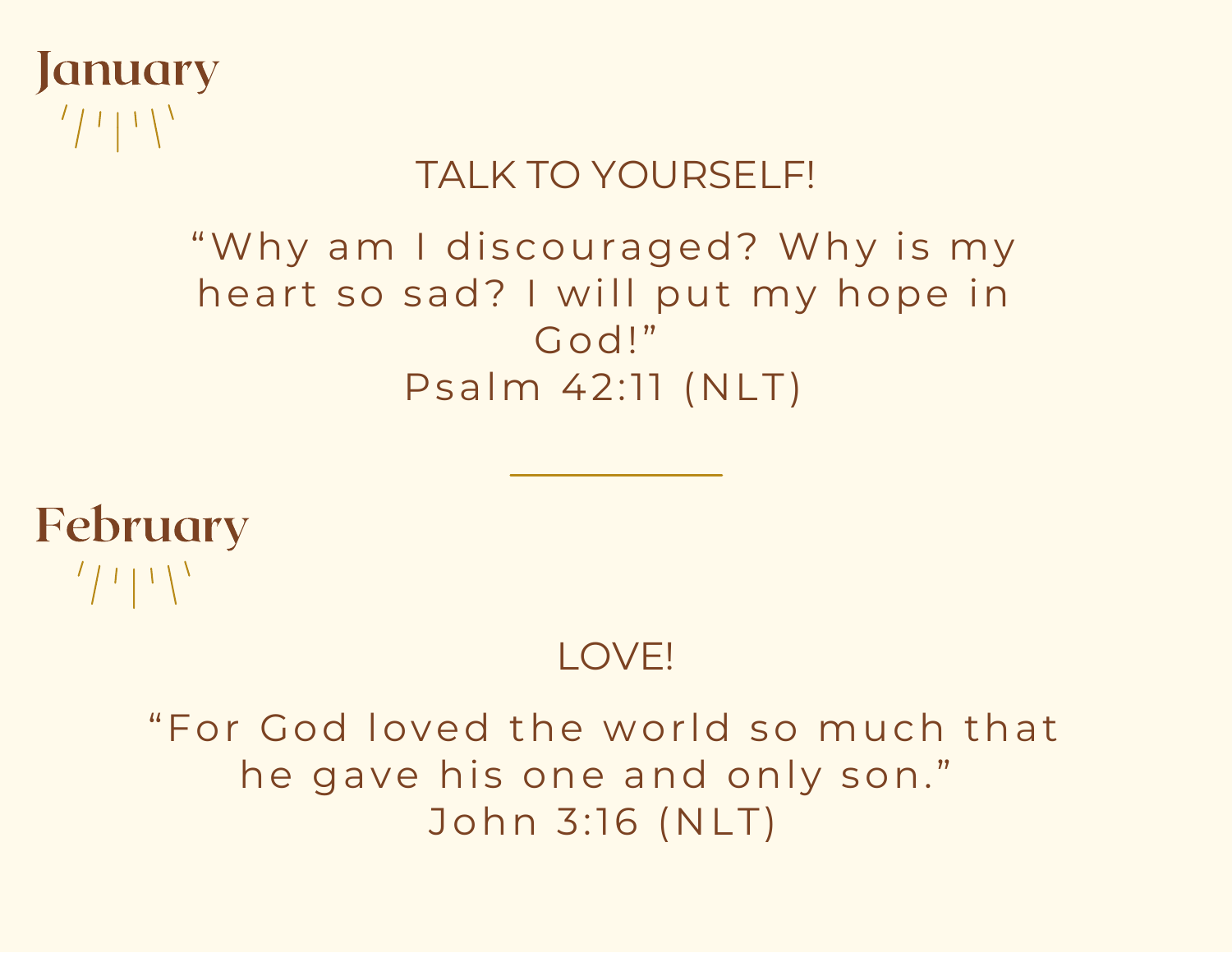

#### GRAINS OF SAND

How precious are your thoughts about me, O God ... I can't even count them; they outnumber the grains of sand!" Psalm 139:17-18

# April  $\frac{1}{2}$   $\frac{1}{2}$   $\frac{1}{2}$

### FAR, FAR AWAY!

"He has removed our sins as far from us as the east is from the west." Psalm 103:12 (NLT)